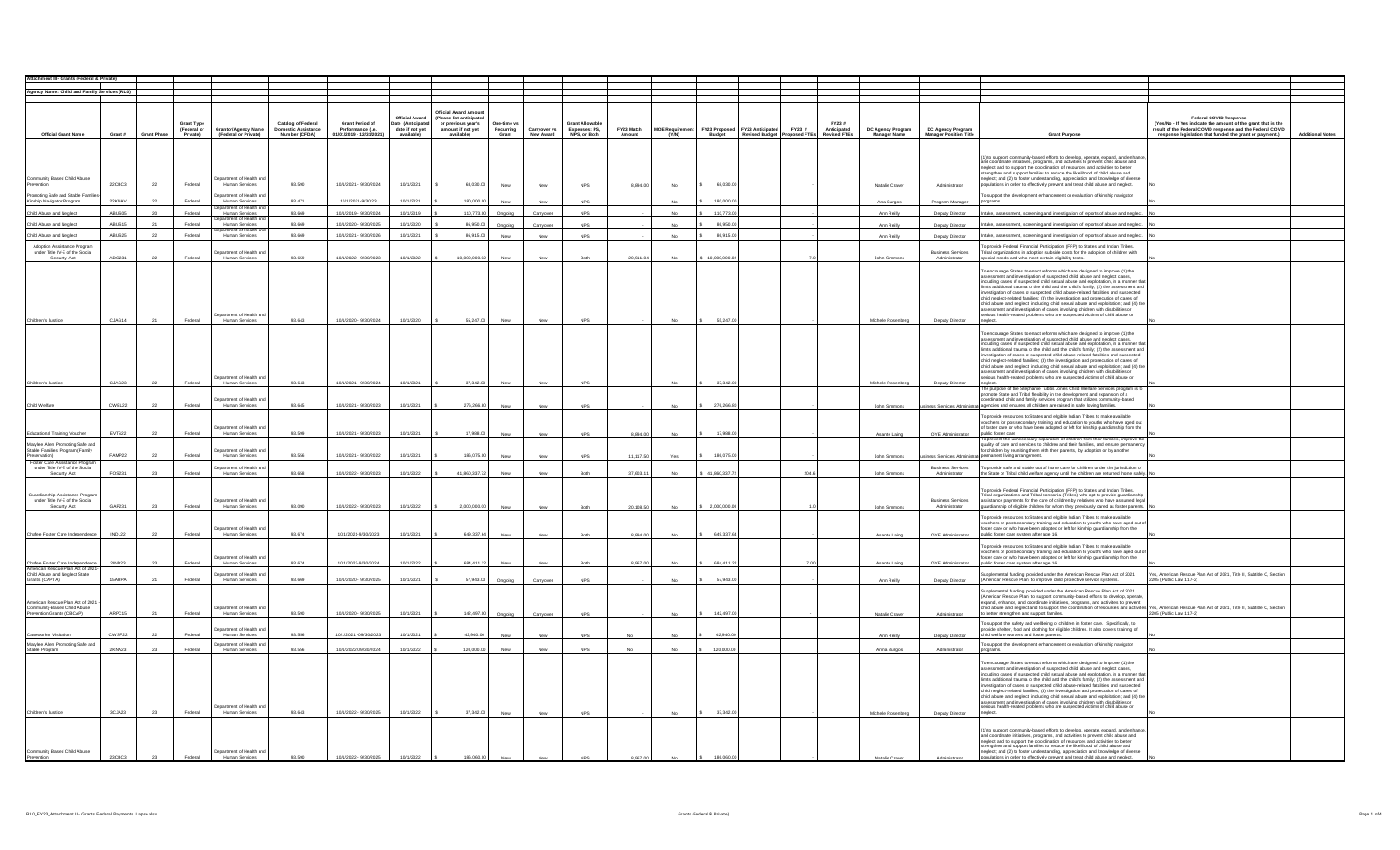| Attachment III- Grants (Federal & Private)                                           |               |                    |                                              |                                                    |                                                                          |                                                                         |                                                                             |                                                                                                                   |                                   |                                  |                                                         |                      |                                 |                 |                                |        |                                                                    |                                   |                                                           |                                                                                                                                                                                                                                                                                                                                                                                                                |                                                                                                                                                                                                                         |                         |
|--------------------------------------------------------------------------------------|---------------|--------------------|----------------------------------------------|----------------------------------------------------|--------------------------------------------------------------------------|-------------------------------------------------------------------------|-----------------------------------------------------------------------------|-------------------------------------------------------------------------------------------------------------------|-----------------------------------|----------------------------------|---------------------------------------------------------|----------------------|---------------------------------|-----------------|--------------------------------|--------|--------------------------------------------------------------------|-----------------------------------|-----------------------------------------------------------|----------------------------------------------------------------------------------------------------------------------------------------------------------------------------------------------------------------------------------------------------------------------------------------------------------------------------------------------------------------------------------------------------------------|-------------------------------------------------------------------------------------------------------------------------------------------------------------------------------------------------------------------------|-------------------------|
|                                                                                      |               |                    |                                              |                                                    |                                                                          |                                                                         |                                                                             |                                                                                                                   |                                   |                                  |                                                         |                      |                                 |                 |                                |        |                                                                    |                                   |                                                           |                                                                                                                                                                                                                                                                                                                                                                                                                |                                                                                                                                                                                                                         |                         |
| Agency Name: Child and Family Services (RL0)                                         |               |                    |                                              |                                                    |                                                                          |                                                                         |                                                                             |                                                                                                                   |                                   |                                  |                                                         |                      |                                 |                 |                                |        |                                                                    |                                   |                                                           |                                                                                                                                                                                                                                                                                                                                                                                                                |                                                                                                                                                                                                                         |                         |
|                                                                                      |               |                    |                                              |                                                    |                                                                          |                                                                         |                                                                             |                                                                                                                   |                                   |                                  |                                                         |                      |                                 |                 |                                |        |                                                                    |                                   |                                                           |                                                                                                                                                                                                                                                                                                                                                                                                                |                                                                                                                                                                                                                         |                         |
| <b>Official Grant Name</b>                                                           | Grant #       | <b>Grant Phase</b> | <b>Grant Type</b><br>(Federal or<br>Private) | <b>Grantor/Agency Name</b><br>(Federal or Private) | <b>Catalog of Federal</b><br><b>Domestic Assistance</b><br>Number (CFDA) | <b>Grant Period of</b><br>Performance (i.e.<br>01/01/2019 - 12/31/2021) | <b>Official Award</b><br>Date (Anticipated<br>date if not vet<br>available) | <b>Official Award Amount</b><br>(Please list anticipated<br>or previous year's<br>amount if not yet<br>available) | One-time vs<br>Recurring<br>Grant | Carryover vs<br><b>New Award</b> | <b>Grant Allowable</b><br>Expenses: PS,<br>NPS, or Both | FY23 Match<br>Amount | <b>MOE Requirement</b><br>(Y/N) | <b>Budget</b>   | FY23 Proposed FY23 Anticipated | FY23 # | FY23 #<br>Anticipated<br>Revised Budget Proposed FTEs Revised FTEs | DC Agency Program<br>Manager Name | <b>DC Agency Program</b><br><b>Manager Position Title</b> | <b>Grant Purpose</b>                                                                                                                                                                                                                                                                                                                                                                                           | <b>Federal COVID Response</b><br>(Yes/No - If Yes indicate the amount of the grant that is the<br>result of the Federal COVID response and the Federal COVID<br>response legislation that funded the grant or payment.) | <b>Additional Notes</b> |
| Marylee Allen Promoting Safe and<br>Stable Families Program (Family<br>Preservation) | 2FAM23        | - 23               | Federal                                      | Department of Health and<br>Human Services         | 93,556                                                                   | 10/1/2022 - 9/30/2024                                                   | 10/1/2022                                                                   | 807.415.30                                                                                                        | New                               | New                              | <b>NPS</b>                                              | 11 208 75            | Yes                             | 807.415.30      |                                |        |                                                                    | John Simmons                      |                                                           | To prevent the unnecessary separation of children from their families, improve the<br>quality of care and services to children and their families, and ensure permanency<br>for children by reuniting them with their parents, by adoption or by another<br>usiness Services Administrati permanent living arrangement.                                                                                        |                                                                                                                                                                                                                         |                         |
| Family First Transition Act                                                          | 5FFT23        | - 23               | Federal                                      | Department of Health and<br>Human Services         | 93.556                                                                   | 10/1/2022-09/30/2027                                                    | 10/1/2022                                                                   | 200.000.00                                                                                                        | Ongoing                           | Carrvover                        | <b>NPS</b>                                              |                      | No                              | 200,000.00      |                                |        |                                                                    | Natalie Craver                    | Administrator                                             | To provide guidance to agencies administering title IV-B, subpart 1 of the Social<br>Security Act (the Stephanie Tubbs Jones<br>Child Welfare Services Program) on the actions required to apply for a one-time<br>Family First Prevention Services Act Transition Grant.                                                                                                                                      |                                                                                                                                                                                                                         |                         |
| Child Welfare                                                                        | 2CWE23        | - 23               | Federal                                      | Department of Health and<br>Human Services         | 93 645                                                                   | 10/1/2022 - 9/30/2024                                                   | 10/1/2022                                                                   | 178,701.00                                                                                                        | New                               | New                              | <b>NPS</b>                                              |                      |                                 | 178,701.0       |                                |        |                                                                    | John Simmons                      |                                                           | The purpose of the Stephanie Tubbs Jones Child Welfare Services program is to<br>promote State and Tribal flexibility in the development and expansion of a<br>coordinated child and family services program that utilizes community-based<br>usiness Services Administrati agencies and ensures all children are raised in safe, loving families.                                                             |                                                                                                                                                                                                                         |                         |
| Child Abuse and Neglect                                                              | 5ABL123       |                    | Federal                                      | Department of Health and<br>Human Services         | 93.669                                                                   | 10/1/2022 - 9/30/2027                                                   | 10/1/2022                                                                   | 173 830 00                                                                                                        | New                               | New                              | <b>NPS</b>                                              |                      |                                 | 173,830.00      |                                |        |                                                                    | Ann Reilly                        | Deputy Director                                           | Intake, assessment, screening and investigation of reports of abuse and neglect.                                                                                                                                                                                                                                                                                                                               |                                                                                                                                                                                                                         |                         |
| Caseworker Visitation                                                                | 2CWV23        | 23                 | Federal                                      | Department of Health and<br>Human Services         | 93.556                                                                   | 10/1/2022 -09/30/2024                                                   | 10/1/2022                                                                   | 42.940.00                                                                                                         | New                               | New                              | <b>NPS</b>                                              | N <sub>0</sub>       |                                 | 42,940.00       |                                |        |                                                                    | Ann Reilly                        | Deputy Director                                           | To support the safety and wellbeing of children in foster care. Specifically, to<br>provide shelter, food and clothing for eligible children. It also covers training of<br>child welfare workers and foster parents.                                                                                                                                                                                          |                                                                                                                                                                                                                         |                         |
| Prevention Sev-SOC SEC ACT 471<br>& 474                                              | <b>PRE231</b> | 23                 | Federal                                      | Department of Health and<br>Human Services         | 93.472                                                                   | 10/1/2022 -09/30/2023                                                   | 10/1/2022                                                                   | 1.785.952.00                                                                                                      | New                               | New                              | <b>NPS</b>                                              | <b>No</b>            |                                 | 1,785,952.00    |                                |        |                                                                    | Natalie Crayer                    | Administrator                                             | CFSA's title IV-E Prevention Services grant supports evidence-based interventions<br>for children and caregivers who CFSA is serving in their own homes. These<br>services, which include Motivational Interviewing and Parents as Teachers,<br>provide families with in-home supports and tools to address family risk factors that<br>may (or have) put children at risk of entering the foster care system. |                                                                                                                                                                                                                         |                         |
| Educational Training Voucher                                                         | 2EVT23        | 23                 | Federal                                      | Department of Health and<br>Human Services         | 93.599                                                                   | 10/1/2022 - 9/30/2024                                                   | 10/1/2022                                                                   | 67.066.00                                                                                                         | New                               | New                              | <b>NPS</b>                                              | No.                  | No.                             | 67.066.00       |                                |        |                                                                    | Asante Laing                      | OYE Administrator                                         | To provide resources to States and eligible Indian Tribes to make available<br>vouchers for postsecondary training and education to youths who have aged out<br>of foster care or who have been adopted or left for kinship guardianship from the<br>public foster care                                                                                                                                        |                                                                                                                                                                                                                         |                         |
|                                                                                      |               |                    |                                              |                                                    |                                                                          |                                                                         |                                                                             | 60.142.359.70                                                                                                     |                                   |                                  |                                                         |                      |                                 | \$60.142.359.70 |                                | 219.60 |                                                                    |                                   |                                                           |                                                                                                                                                                                                                                                                                                                                                                                                                |                                                                                                                                                                                                                         |                         |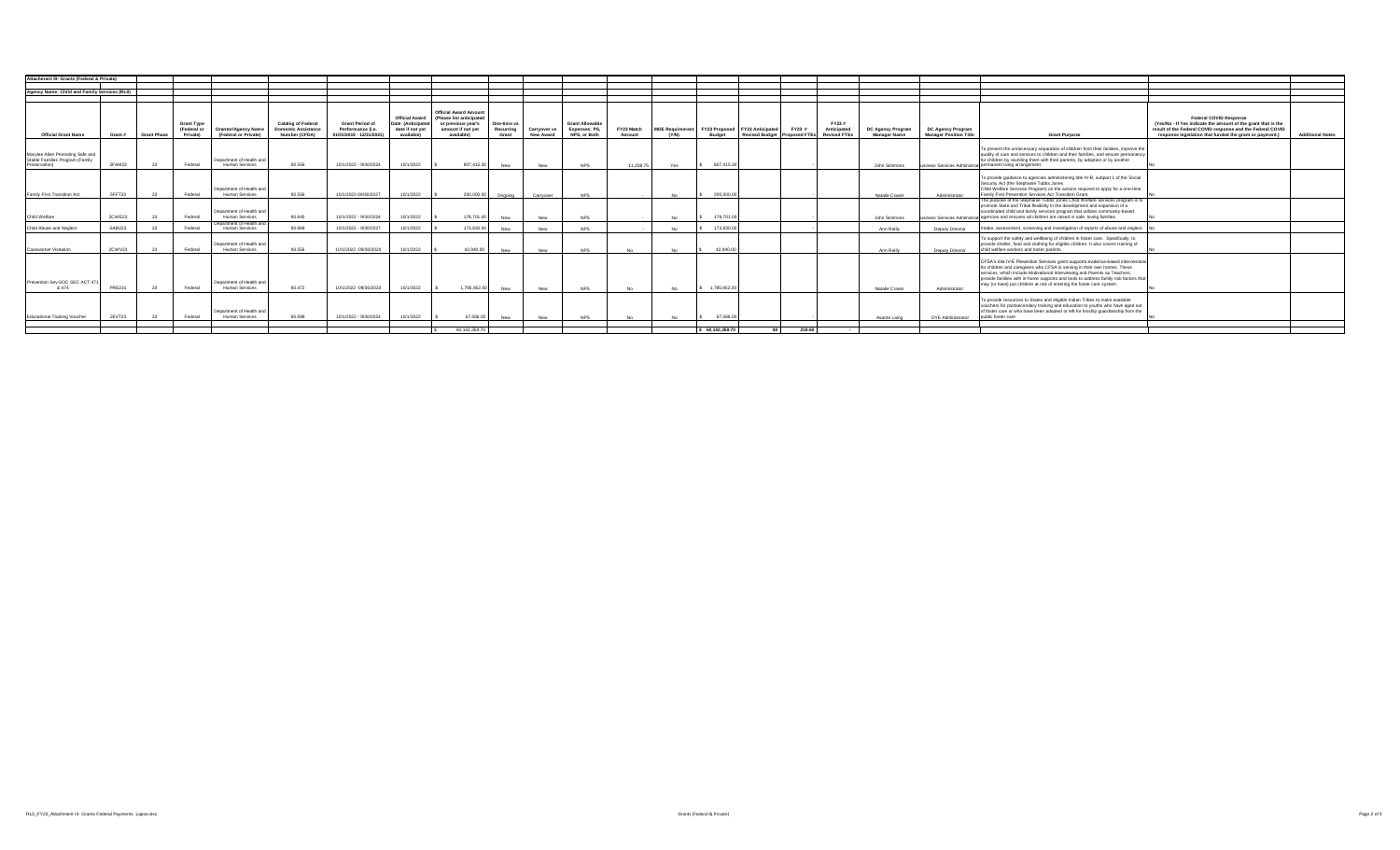| <b>Attachment III-Federal Payments</b> |                                              |                                                                                                                                                      |                 |                 |             |              |                                                                                                                                                                                                                            |
|----------------------------------------|----------------------------------------------|------------------------------------------------------------------------------------------------------------------------------------------------------|-----------------|-----------------|-------------|--------------|----------------------------------------------------------------------------------------------------------------------------------------------------------------------------------------------------------------------------|
|                                        |                                              |                                                                                                                                                      |                 |                 |             |              |                                                                                                                                                                                                                            |
|                                        | Agency Name: Child and Family Services (RL0) |                                                                                                                                                      |                 |                 |             |              |                                                                                                                                                                                                                            |
| Agency Fund #                          | <b>Agency Fund Title</b>                     | <b>Purpose</b>                                                                                                                                       | FY 2022 Payment | FY 2023 Payment | Change      | New/On-going | <b>Federal COVID Response</b><br>(Yes/No - If Yes indicate the amount of the grant that<br>is the result of the Federal COVID response and the<br>Federal COVID response legislation that funded the<br>grant or payment.) |
| 8157                                   |                                              | To support<br>additional staff for<br>CFSA's eduction<br>neglect triage unit to<br>assist schools with<br>family wellness<br>checks and<br>outreach. | 328,470         | $\mathbf 0$     | (328, 470)  | New          | Yes, this budget is supported by Coronavirus relief funds<br>from the American Rescue Plan Act.                                                                                                                            |
|                                        |                                              |                                                                                                                                                      |                 |                 | 0           |              |                                                                                                                                                                                                                            |
|                                        |                                              |                                                                                                                                                      |                 |                 | 0           |              |                                                                                                                                                                                                                            |
|                                        |                                              |                                                                                                                                                      |                 |                 | 0           |              |                                                                                                                                                                                                                            |
|                                        |                                              |                                                                                                                                                      |                 |                 | 0           |              |                                                                                                                                                                                                                            |
|                                        |                                              |                                                                                                                                                      |                 |                 | 0           |              |                                                                                                                                                                                                                            |
|                                        |                                              |                                                                                                                                                      |                 |                 | 0           |              |                                                                                                                                                                                                                            |
|                                        |                                              |                                                                                                                                                      |                 |                 | 0           |              |                                                                                                                                                                                                                            |
|                                        |                                              |                                                                                                                                                      |                 |                 | 0           |              |                                                                                                                                                                                                                            |
|                                        |                                              |                                                                                                                                                      |                 |                 | 0           |              |                                                                                                                                                                                                                            |
|                                        |                                              |                                                                                                                                                      |                 |                 | 0           |              |                                                                                                                                                                                                                            |
|                                        |                                              |                                                                                                                                                      |                 |                 | 0           |              |                                                                                                                                                                                                                            |
|                                        |                                              |                                                                                                                                                      |                 |                 | 0           |              |                                                                                                                                                                                                                            |
|                                        |                                              |                                                                                                                                                      |                 |                 | $\mathbf 0$ |              |                                                                                                                                                                                                                            |
|                                        |                                              |                                                                                                                                                      |                 |                 | $\Omega$    |              |                                                                                                                                                                                                                            |
|                                        |                                              |                                                                                                                                                      | \$328,470       | \$0             | (\$328,470) |              |                                                                                                                                                                                                                            |